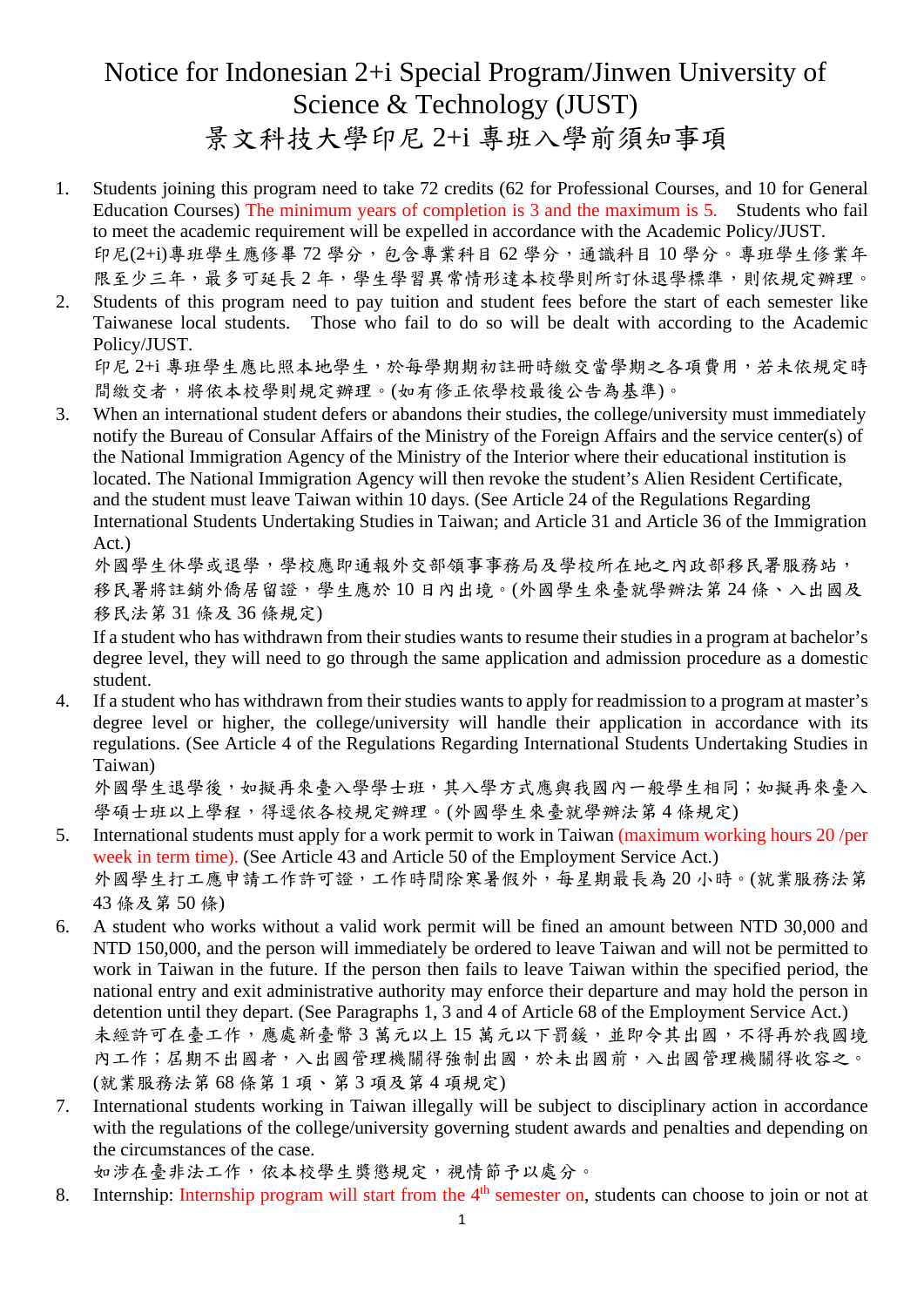their own free will and will be given allowance during internship and they are required to sign a tri-party contract (student, school and corporation) to clearly define their rights and obligations.

實習:校外實習課程由第4學期開始實施,學生可依專業學習意願自由選擇參與校外實習廠商提 供之實習課程,廠商參照勞動基準法及其他法規規定,給予學生實習津貼。如學生參與實習課程 應須配合學校與廠商所安排的實習課程內容與時間規劃。實習課程將會由學生、學校與廠商訂定 三方合約書,其中將明訂權利與義務。

9. Accommodation: Year One students need to live in school dormitory. Year Two students can apply to live in school dormitory or live off-campus. Students who live in dormitory provided by corporations during internship will be visited by teachers of their department. 住宿:專班學生大一在學期間,統一由學校安排於學生宿舍中心住宿,大二得依宿舍加扣點申請

續住,或協助學生在外賃居。另學生於校外實習期間,若合作企業廠商提供宿舍時,學校將安排 訪視老師實施訪視,關心學生校外生活。

10. Ask for Leave: Students who want to ask for leave need to get the approval of the school (during term time) or corporation (during internship), they will be seen as absent in class if not complete required procedure.

請假:需提前完成學校(在校上課期間)或實習廠商(實習期間)之程序,如無特殊事由且未完成者 以曠課論

11. Students caught cheat in an examination will be punished according to relevant rules and regulations and will be given zero score.

學生於考試時如有作弊行為,一經查出,除該次成績以零分計算外並依本校學生獎懲規定,視 情節予以處分。

12. Complaint & Counseling Hotline for Foreign Students, please refer to (https://www.nisa.moe.gov.tw/、 0800-789-007)

大專校院境外學生輔導平臺(https://www.nisa.moe.gov.tw)及申訴專線(0800-789-007)。

13. Two copies of this notice (written in Chinese and English) are given to each student before the interview. Students keep one copy and give the other one (with signature) to the interviewer. 本須知(中英文,一式兩份)於面試前交付學生,待學生閱畢簽名同意後,交由面試老師留存。

Student's signature:\_\_\_\_\_\_\_\_\_\_\_\_\_\_\_\_\_\_\_\_\_\_Date:\_\_\_\_\_\_\_\_\_\_\_\_\_\_\_\_\_\_\_\_\_\_\_\_\_\_\_\_\_

學生 答名 いっきょう アンドリック ロ期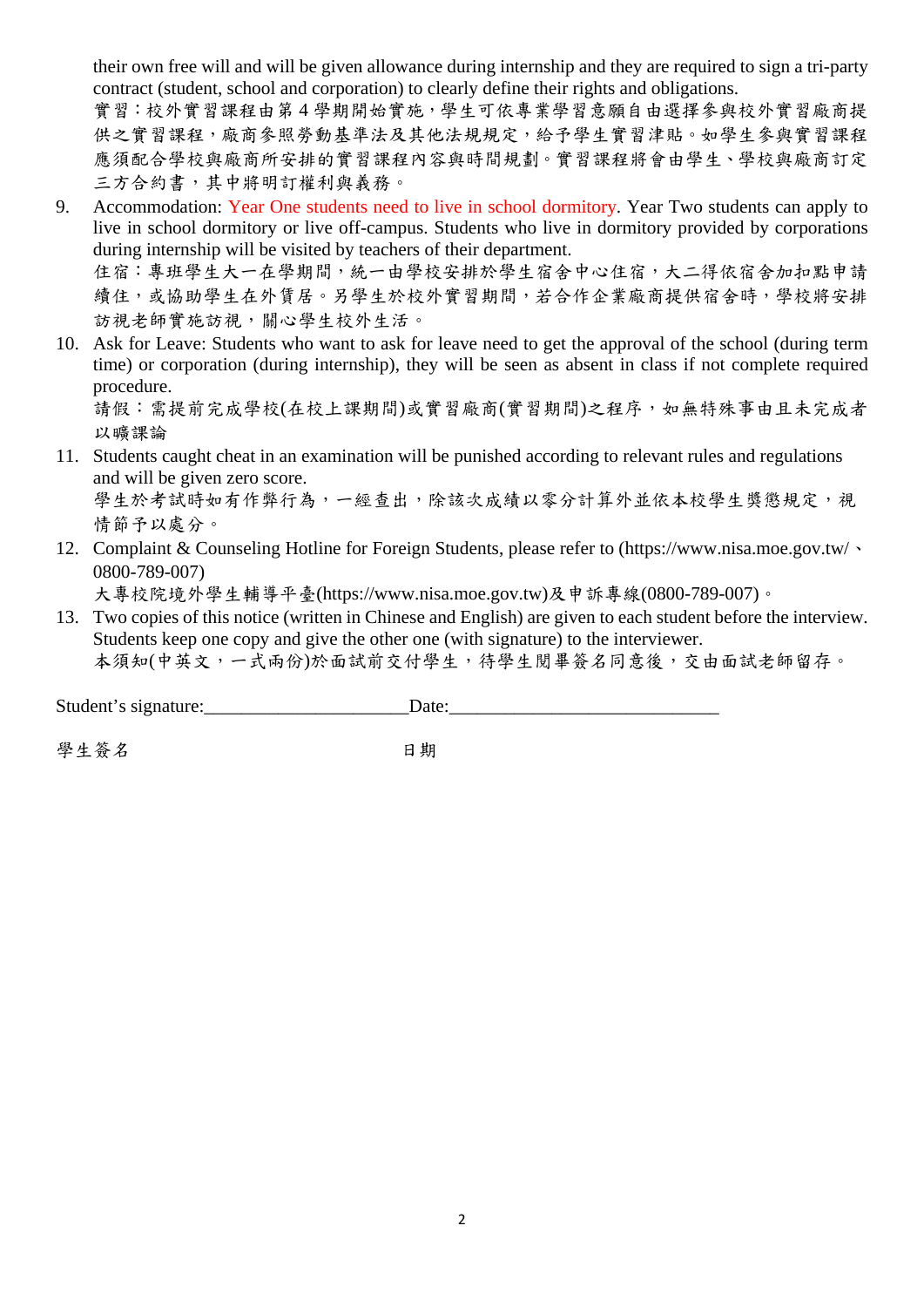# **Affidavit**  外國學生切結書

|    | /   凶 丁 工 〃/ ∾ロ 日                                                                                                                                                                                                                                                                                                                                                                                           |
|----|-------------------------------------------------------------------------------------------------------------------------------------------------------------------------------------------------------------------------------------------------------------------------------------------------------------------------------------------------------------------------------------------------------------|
|    | 1. An individual of the nationality of Indonesia, Singapore, Malaysia, Philippines, Thailand, Brunei, Vietnam,<br>Myanmar, Laos, Cambodia, India, Pakistan, Bangladesh, Sri Lanka, Nepal, Bhutan, New Zealand or Australia, who<br>has never held nationality status from the Republic of China ("R.O.C.") and who does not possess an overseas<br>Chinese student status at the time of their application. |
|    | 具新南向國家國籍(註1)且未曾具有中華民國國籍,於申請時並不具僑生資格者。                                                                                                                                                                                                                                                                                                                                                                       |
| 2. | An individual of the nationality of the above-mentioned 18 countries, pursuant to the following requirements and who<br>has resided overseas continuously for no less than 6 years is also qualified to apply for admission under this<br>regulation.                                                                                                                                                       |
|    | 具新南向國家國籍且符合下列規定,於申請時並已連續居留海外(註2)六年以上者。                                                                                                                                                                                                                                                                                                                                                                      |
|    | a. An individual who also is a national of the R.O.C., but does not hold nor has had a household registration in                                                                                                                                                                                                                                                                                            |
|    | Taiwan.                                                                                                                                                                                                                                                                                                                                                                                                     |
|    | 申請時兼具中華民國國籍者,應自始未曾在臺設有戶籍。                                                                                                                                                                                                                                                                                                                                                                                   |
|    | b. An individual who also was a national of the R.O.C. but has no R.O.C. nationality at the time of their application                                                                                                                                                                                                                                                                                       |
|    | shall have an annulled status regarding their R.O.C. nationality for no less than 8 years after an annulment of R.O.C.                                                                                                                                                                                                                                                                                      |
|    | nationality by the Ministry of the Interior.                                                                                                                                                                                                                                                                                                                                                                |
|    | 申請前曾兼具中華民國國籍,於申請時已不具中華民國國籍者,應自內政部許可喪失中華民國國籍之日起                                                                                                                                                                                                                                                                                                                                                              |
|    | 至申請時已滿八年。                                                                                                                                                                                                                                                                                                                                                                                                   |
|    | c. Regarding individuals mentioned in the preceding 2 subparagraphs, they must not have studied in Taiwan as an<br>overseas Chinese student nor received placement permission during the same year of the application by the                                                                                                                                                                                |
|    | University Entrance Committee for Overseas Chinese Students.                                                                                                                                                                                                                                                                                                                                                |
|    | 前二款均未曾以僑生身分在臺就學,且未於當學年度接受海外聯合招生委員會分發。                                                                                                                                                                                                                                                                                                                                                                       |
| 3. | An applicant of the above-mentioned 18 countries, concurrently holding a permanent residence status in Hong Kong                                                                                                                                                                                                                                                                                            |
|    | or Macao, having no history of a household registration record in Taiwan and, at the time of application, has resided                                                                                                                                                                                                                                                                                       |
|    | in Hong Kong, Macao, or another foreign country for no less than 6 years is qualified to apply for admission under                                                                                                                                                                                                                                                                                          |
|    | these regulations.                                                                                                                                                                                                                                                                                                                                                                                          |
|    | 具新南向國家國籍,兼具香港或澳門永久居留資格,且未曾在臺設有戶籍,申請時於香港、澳門或海外連續                                                                                                                                                                                                                                                                                                                                                             |
|    | 居留(註3)滿六年以上者。                                                                                                                                                                                                                                                                                                                                                                                               |
|    | 4. An applicant being a former citizen of Mainland China and holds a nationality of the above-mentioned 18 countries,                                                                                                                                                                                                                                                                                       |
|    | having no history of household registration record in Taiwan, and at the time of application, has resided overseas<br>continuously for no less than 6 years is qualified to apply for admission under these regulations.                                                                                                                                                                                    |
|    | 曾為大陸地區人民具新南向國家國籍且未曾在臺設有戶籍,申請時已連續居留海外六年(註4)以上者。                                                                                                                                                                                                                                                                                                                                                              |
|    | 註 1: According to the "Application for the International Student-School Cooperation Program of the Ministry of                                                                                                                                                                                                                                                                                              |
|    | Education and the review of the main points of the operation", the new South refers to the 10 countries of the                                                                                                                                                                                                                                                                                              |
|    | ASEAN (Indonesia, Singapore, Malaysia, Philippines, Thailand, Brunei, Vietnam, Myanmar, Laos, Cambodia,                                                                                                                                                                                                                                                                                                     |
|    | South Asia (India, Pakistan, Bangladesh, Sri Lanka, Nepal, Bhutan) and 18 countries including New Zealand and<br>Australia                                                                                                                                                                                                                                                                                  |
|    | 依「教育部補助技專校院辦理產學合作國際專班申請及審查作業要點」,新南向國家指東協十國(印尼、新                                                                                                                                                                                                                                                                                                                                                             |
|    | 加坡、馬來西亞、菲律賓、泰國、汶萊、越南、緬甸、寮國、東埔寨)、南亞六國(印度、巴基斯坦、孟加                                                                                                                                                                                                                                                                                                                                                             |
|    | 拉、斯里蘭卡、尼泊爾、不丹)及紐西蘭、澳洲等十八個國家。                                                                                                                                                                                                                                                                                                                                                                                |
|    | $\pm 2$ : Overseas as prescribed in paragraph 2 and paragraph 3 is limited to countries or regions other than Mainland                                                                                                                                                                                                                                                                                      |
|    | China, Hong Kong and Macau;                                                                                                                                                                                                                                                                                                                                                                                 |
|    | 所稱海外,指大陸地區、香港及澳門以外之國家或地區。<br>註 3: The term "continuously" means that an individual may stay in Taiwan for no more than a total of 120 days per                                                                                                                                                                                                                                                              |
|    | calendar year.                                                                                                                                                                                                                                                                                                                                                                                              |
|    | 所稱連續居留,指外國學生每曆年在國內停留期間不得逾一百二十日。                                                                                                                                                                                                                                                                                                                                                                             |
|    | 註 4: The six year calculation period as prescribed in paragraph 2, paragraph 3 and paragraph 4 shall be calculated from                                                                                                                                                                                                                                                                                     |
|    | the starting date of the semester (Feb. 1st or Aug. 1st) as the designated due date for the time of study.                                                                                                                                                                                                                                                                                                  |
|    | 所定六年,以擬入學當學期起始日期 (二月一日或八月一日)為終日計算之。                                                                                                                                                                                                                                                                                                                                                                         |
|    | An individual eligibility is based on" MOE Regulations Regarding International Students Undertaking Studies in<br>Taiwan" https://goo.gl/nVdEVV. If the MOE regulations are revised, the latest MOE regulations shall prevail. "                                                                                                                                                                            |
|    |                                                                                                                                                                                                                                                                                                                                                                                                             |

申請資格依據教育部『外國學生來臺就學辦法』https://goo.gl/kYHqPY 之規定。若有修改,以教育部公告為主。

#### **Applicant's signature**:申請人簽名**\_\_\_\_\_\_\_\_\_\_\_\_\_\_\_\_\_\_\_\_\_\_\_\_\_\_\_\_\_ Date** 日期**:\_\_\_\_\_\_\_\_\_\_\_\_\_\_\_\_\_\_\_\_\_\_\_\_\_**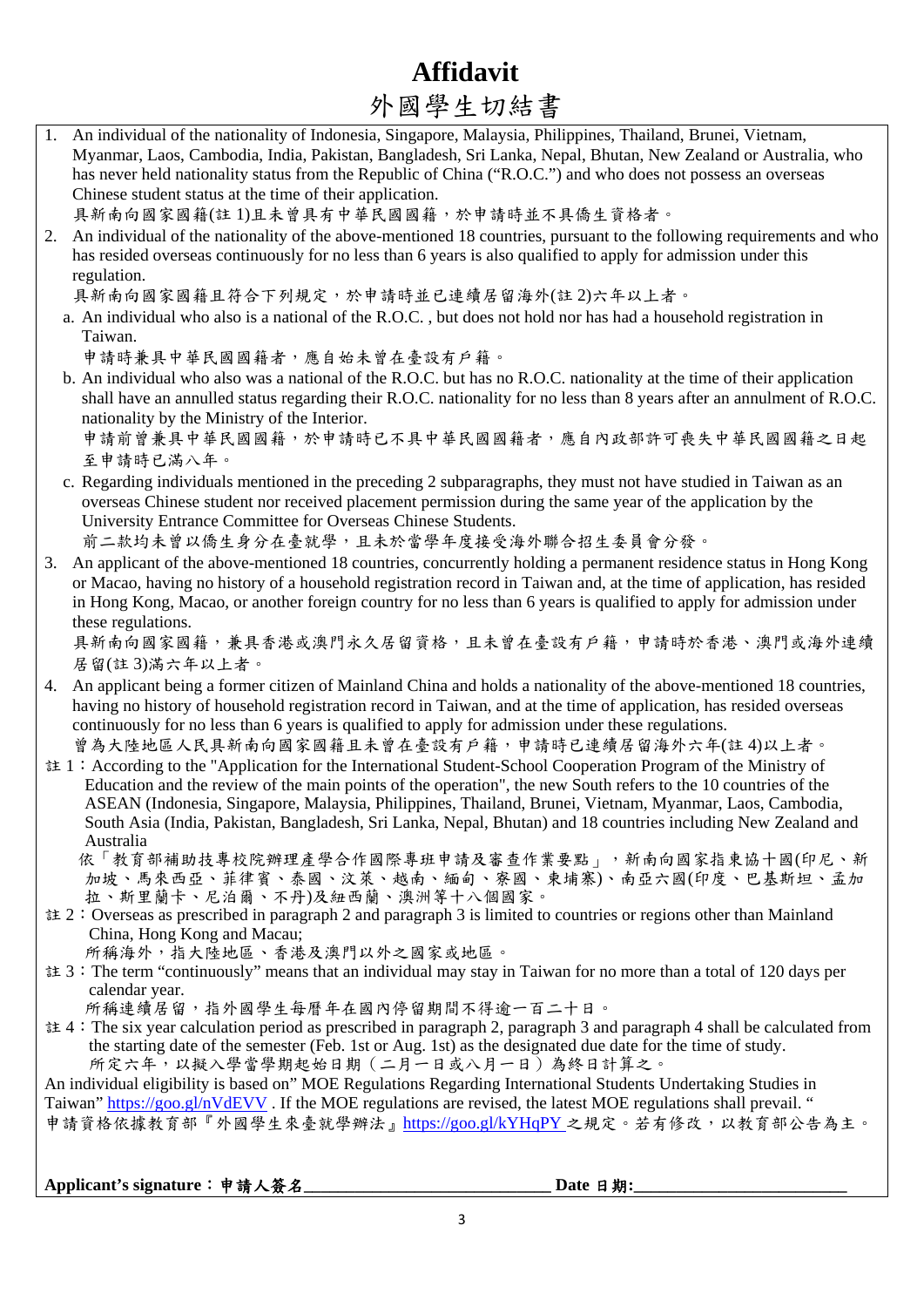#### **Check List & Declaration for Foreign Students applying to study in Taiwan**  外國學生申請人在臺就學檢核表及切結書 外國學生申請人是否曾以僑生身分在臺就學檢核表

| In order to re-affirm that you are an international student, you are required to answer the following questions according to<br>Article 2 of Regulations of Foreign Students Studying in Taiwan.<br>依據「外國學生來臺就學辦法」第2條規定,外國學生須未曾以僑生身分在臺就學,為確認您的外國學生身分,<br>請確實填寫回答以下問題,謝謝! |                                                                                                                                                                                                                                                                                           |  |  |
|--------------------------------------------------------------------------------------------------------------------------------------------------------------------------------------------------------------------------------------------------------------------------|-------------------------------------------------------------------------------------------------------------------------------------------------------------------------------------------------------------------------------------------------------------------------------------------|--|--|
|                                                                                                                                                                                                                                                                          | 1. Have you ever studied in Taiwan before? Yes No (If your answer is NO, you don't need to go through the<br>following questions)                                                                                                                                                         |  |  |
|                                                                                                                                                                                                                                                                          | 請問您是否曾經來臺就學過?是□ 否□(若填寫否,則無需回答以下問題)<br>2. Have you ever studied in Taiwan with the status as overseas Chinese student? $Yes \Box No \Box Unsure \Box$<br>請問您是否曾以僑生身分在臺就學?是□ 否□ 不確定□                                                                                                        |  |  |
|                                                                                                                                                                                                                                                                          | 3. Have you ever been given a placement by the University Entrance Committee for Overseas Chinese Students?<br>$Yes \frown No \frown$ Unsure                                                                                                                                              |  |  |
|                                                                                                                                                                                                                                                                          | 請問您是否曾經海外聯合招生委員會分發?是□ 否□ 不確定□<br>4. Have you ever been given a placement by a university/college and been enrolled into that university/college?<br>$Yes \Box No \Box$ Unsure                                                                                                             |  |  |
|                                                                                                                                                                                                                                                                          | 請問您是否曾經各校以自行(單獨)招收僑生管道入學?是□ 否□ 不確定□<br>5. Have you applied to study in Taiwan through the University Entrance Committee for Overseas Chinese Students?<br>$Yes \Box No \Box$                                                                                                              |  |  |
|                                                                                                                                                                                                                                                                          | 請問您本學年度是否向海外聯合招生委員會申請來臺就學?是□ 否□                                                                                                                                                                                                                                                           |  |  |
|                                                                                                                                                                                                                                                                          | Remarks: If your answer is NO on Question 1 & 2, pls fill in the following affidavit.<br>填表說明:若您於第1題或第2題填寫「否」之選項,請填寫下列切結書。                                                                                                                                                                |  |  |
|                                                                                                                                                                                                                                                                          | Affidavit                                                                                                                                                                                                                                                                                 |  |  |
|                                                                                                                                                                                                                                                                          | 結<br>書<br>切                                                                                                                                                                                                                                                                               |  |  |
|                                                                                                                                                                                                                                                                          | I agree to give up the placement offered by Jinwen University of Science and Technology if I am found with the status of<br>Overseas Chinese Student.                                                                                                                                     |  |  |
|                                                                                                                                                                                                                                                                          | 格,不得異議。                                                                                                                                                                                                                                                                                   |  |  |
| <b>To</b><br>Jinwen University of Science and Technology<br>此致                                                                                                                                                                                                           |                                                                                                                                                                                                                                                                                           |  |  |
|                                                                                                                                                                                                                                                                          | (學校名稱)                                                                                                                                                                                                                                                                                    |  |  |
| Date: 日期<br>$\frac{1}{\text{(date } \Box \text{ month } \Box \text{ year } \triangleq)}$<br>I fully understand the content of the affidavit (本人已確實瞭解本切結書所提之內容)                                                                                                           |                                                                                                                                                                                                                                                                                           |  |  |
| 說明:<br>1.                                                                                                                                                                                                                                                                | Overseas Chinese students herein means students who have resided overseas continuously for no less than 6 years<br>and have acquired the status of permanent residence in a foreign country. Students who apply for Medical,                                                              |  |  |
|                                                                                                                                                                                                                                                                          | Dentistry or Chinese medicine departments need to reside overseas for more than 8 years according to MOE<br>Regulations Regarding International Students Undertaking Studies in Taiwan<br>依據「僑生回國就學及輔導辦法」,所稱僑生,指海外出生連續居留迄今,或最近連續居留海外六年以<br>上,並取得僑居地永久或長期居留證件回國就學之華裔學生。但就讀大學醫學、牙醫及中醫學系者,其連 |  |  |
| 2.                                                                                                                                                                                                                                                                       | 續居留年限為八年以上。<br>Overseas as prescribed above is limited to countries or regions other than Mainland China, Hong Kong and Macau.<br>The term "continuously" means that an individual may stay in Taiwan for no more than a total of 120 days per                                            |  |  |
|                                                                                                                                                                                                                                                                          | calendar year.<br>所稱海外,指大陸地區、香港及澳門以外之國家或地區;連續居留,指華裔學生每曆年在國內停留期間未                                                                                                                                                                                                                          |  |  |
|                                                                                                                                                                                                                                                                          | 逾一百二十日。連續居留海外採計期間之起迄年度非屬完整曆年者,以各該年度之採計期間內在國內停留<br>期間未逾一百二十日予以認定。                                                                                                                                                                                                                          |  |  |